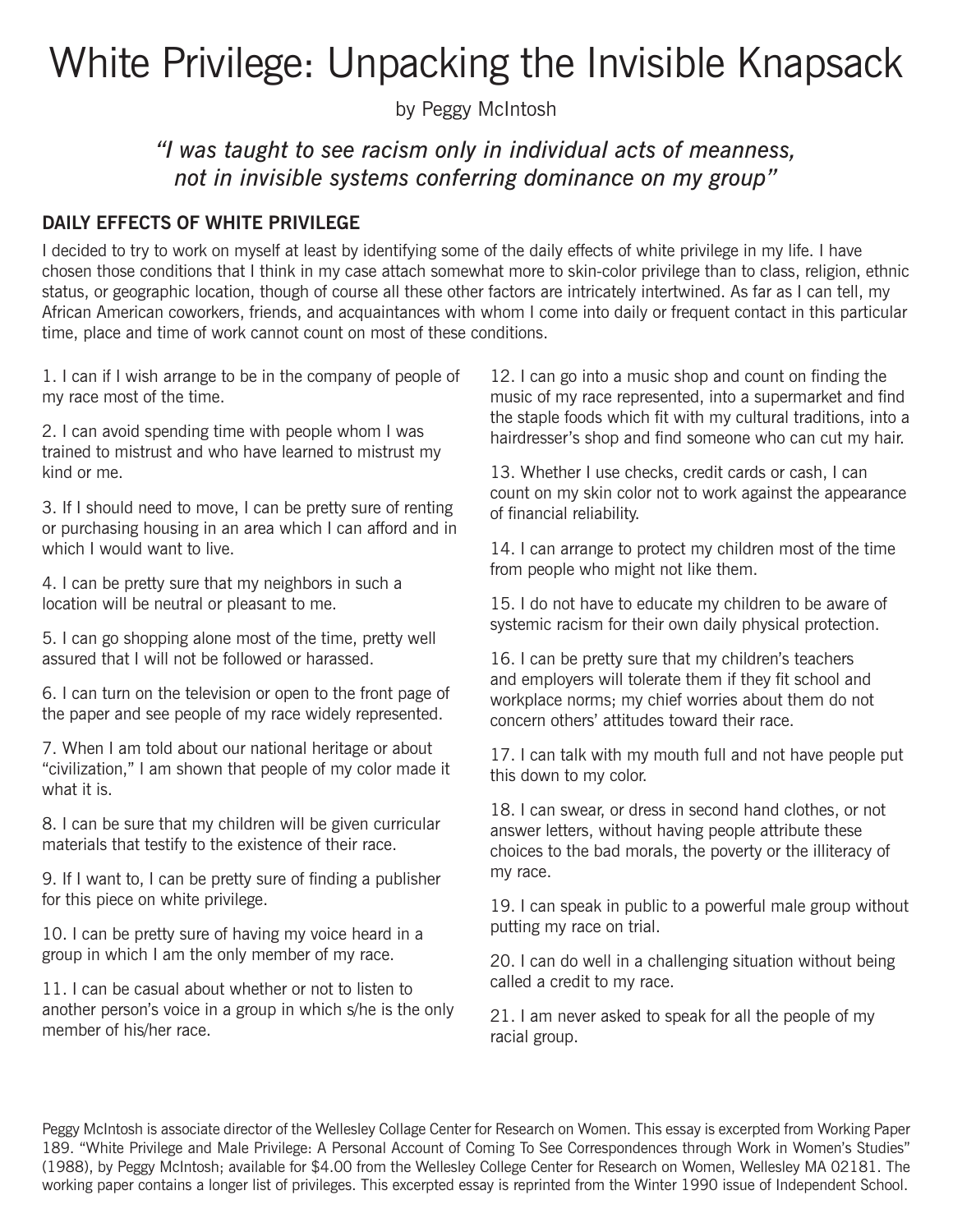22. I can remain oblivious of the language and customs of persons of color who constitute the world's majority without feeling in my culture any penalty for such oblivion.

23. I can criticize our government and talk about how much I fear its policies and behavior without being seen as a cultural outsider.

24. I can be pretty sure that if I ask to talk to the "person in charge", I will be facing a person of my race.

25. If a traffic cop pulls me over or if the IRS audits my tax return, I can be sure I haven't been singled out because of my race.

26. I can easily buy posters, post-cards, picture books, greeting cards, dolls, toys and children's magazines featuring people of my race.

27. I can go home from most meetings of organizations I belong to feeling somewhat tied in, rather than isolated, out-of-place, outnumbered, unheard, held at a distance or feared.

28. I can be pretty sure that an argument with a colleague of another race is more likely to jeopardize her/his chances for advancement than to jeopardize mine.

29. I can be pretty sure that if I argue for the promotion of a person of another race, or a program centering on race, this is not likely to cost me heavily within my present setting, even if my colleagues disagree with me.

30. If I declare there is a racial issue at hand, or there isn't a racial issue at hand, my race will lend me more credibility for either position than a person of color will have.

31. I can choose to ignore developments in minority writing and minority activist programs, or disparage them, or learn from them, but in any case, I can find ways to be more or less protected from negative consequences of any of these choices.

32. My culture gives me little fear about ignoring the perspectives and powers of people of other races.

33. I am not made acutely aware that my shape, bearing or body odor will be taken as a reflection on my race.

34. I can worry about racism without being seen as selfinterested or self-seeking.

35. I can take a job with an affirmative action employer without having my co-workers on the job suspect that I got it because of my race.

36. If my day, week or year is going badly, I need not ask of each negative episode or situation whether it had racial overtones.

37. I can be pretty sure of finding people who would be willing to talk with me and advise me about my next steps, professionally.

38. I can think over many options, social, political, imaginative or professional, without asking whether a person of my race would be accepted or allowed to do what I want to do.

39. I can be late to a meeting without having the lateness reflect on my race.

40. I can choose public accommodation without fearing that people of my race cannot get in or will be mistreated in the places I have chosen.

41. I can be sure that if I need legal or medical help, my race will not work against me.

42. I can arrange my activities so that I will never have to experience feelings of rejection owing to my race.

43. If I have low credibility as a leader I can be sure that my race is not the problem.

44. I can easily find academic courses and institutions which give attention only to people of my race.

45. I can expect figurative language and imagery in all of the arts to testify to experiences of my race.

46. I can chose blemish cover or bandages in "flesh" color and have them more or less match my skin.

47. I can travel alone or with my spouse without expecting embarrassment or hostility in those who deal with us.

48. I have no difficulty finding neighborhoods where people approve of our household.

49. My children are given texts and classes which implicitly support our kind of family unit and do not turn them against my choice of domestic partnership.

50. I will feel welcomed and "normal" in the usual walks of public life, institutional and social.

Peggy McIntosh is associate director of the Wellesley Collage Center for Research on Women. This essay is excerpted from Working Paper 189. "White Privilege and Male Privilege: A Personal Account of Coming To See Correspondences through Work in Women's Studies" (1988), by Peggy McIntosh; available for \$4.00 from the Wellesley College Center for Research on Women, Wellesley MA 02181. The working paper contains a longer list of privileges. This excerpted essay is reprinted from the Winter 1990 issue of Independent School.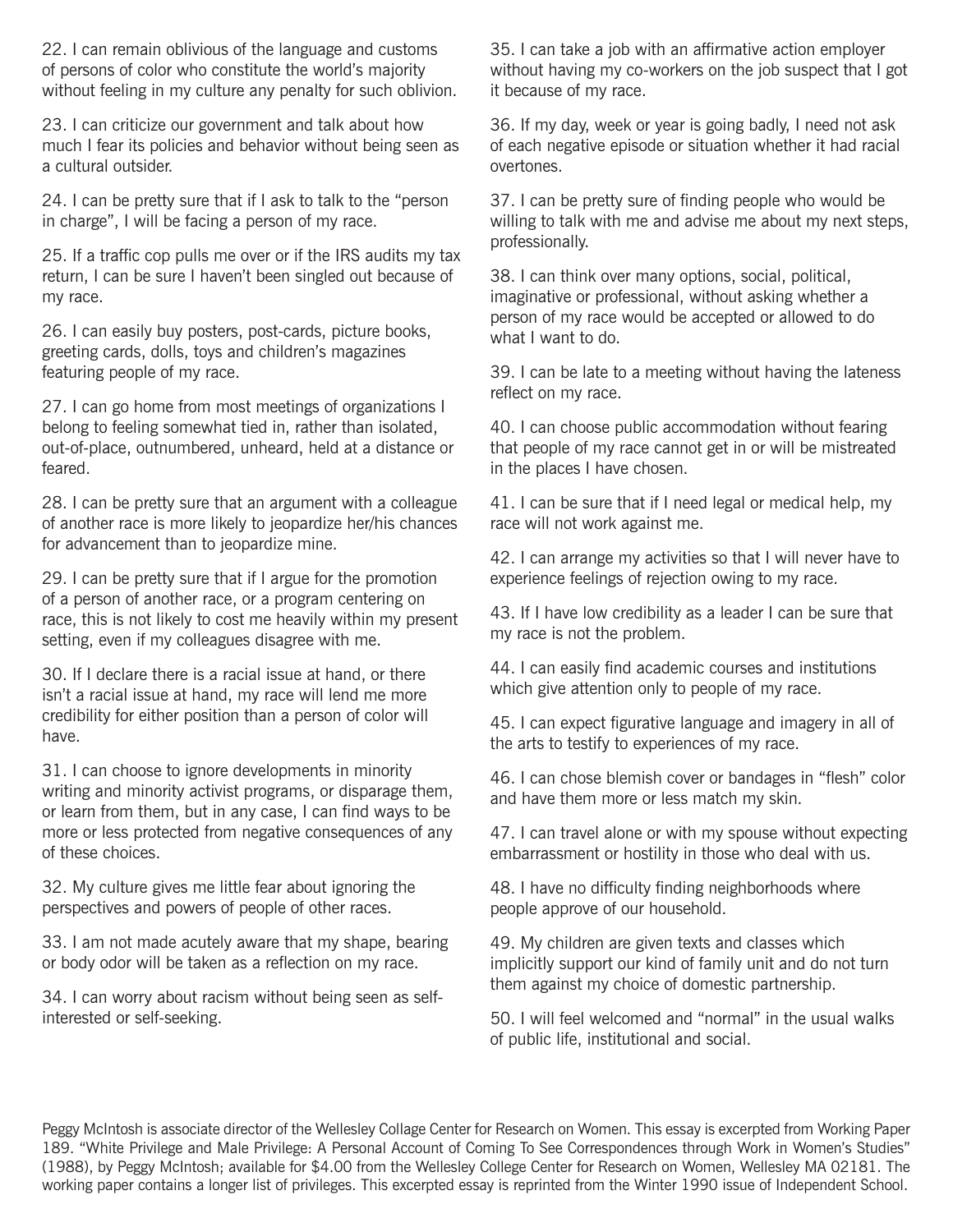# **I CAN FIX IT!** Volume 1. Racism: Part 1. White People

# **1. ADMIT IT.**

#### *"The fi rst step is admitting you have a race"*

#### **Be white.**

- Acknowledge that white is a color and a race. Learn how to say "white people."
- Don't play dumb. Don't say "I don't know what to say, do, think" or "I don't really have a race." Resist feelings of hopelessness and self pity. Do not invent white suffering. Lose the drama.

#### **Admit that racism exists.**

- Understand that it's not all about slavery, that there have been many institutionalized racist practices in the history and present of the United States. Understand that all white people reap tremendous benefits from the legacy of slavery, segregation and the continuing effects of the racism it helped create. All white people benefit even if they were not alive during the time of US slavery or if their ancestors immigrated to this country after the Civil War.
- Acknowledge that a very real present-day racism arose from social and institutionalized racist practices/laws of the past. Notice where those practices continue, and where you participate in them.

#### **Take notice.**

- Observe how others are treated. When you walk into a room, bar, club, whatever notice the racial breakdown of the crowd. Getting in the habit of noticing who is around you (and who isn't around you) is easy and promotes general awareness.
- See white people. If you are going to identify a person by their race, make sure you identify all people by their race. That means saying "I saw this white man." Don't let white be the default race. Spend a week identifying white people by their race, see how it affects you.
- Stop thinking of your opinions as objective or the "right way." Instead acknowledge your perspective as coming from a white experience. Realize that people of color may see things differently than you for good reasons.
- Understand that reverse racism is an impossibility.
- Reflect on the prejudices you grew up with, and then get over them.

### **2. LISTEN.**

#### *"I've found that really listening to people of color and believing their experience is eye-opening."*

#### **Shut up, already.**

- Listen to a person of color. No really, just listen. When a person of color is sharing their experiences, resist any urge to jump in and minimize or excuse their feelings. Don't make it about you or what you are feeling in reaction to them. Don't talk too much or say predictable stupid nervous things, just listen. Don't try to fix that person or change their mind.
- Understand that when a person of color talks to you about racism, they are trusting you. Treat that trust with the utmost respect.

#### **Honor Experience.**

- Remember that people of color are sharing their true experiences not merely voicing an opinion. Understand that experience trumps opinion. Remember that people of color have experience with racism than you will never have, but don't use this as an excuse for asking "stupid questions" or not educating yourself.
- When a person of color tells you or another white person that something he or she has said is offensive don't get defensive . If you find yourself getting defensive, listen to what that person is saying and try to change your way of thinking.
- Consider racism to be a form of violence or abuse.

#### **Honor Outrage.**

"If you're not outraged, you're not paying attention."

- When white people mislabel outrage as anger it scares other white people away from doing the work and gives ammunition to racists.
- Remember that talking about things or speaking out and being heard is a good way for people to heal from trauma. Don't punish, dismiss, or demean any emotion that people of color express in response to racism. Don't tell people of color that their outrage will scare white people or make people stop listening.
- Don't tell people of color that they should educate white people or be gentle.
- Do not silence or stifle the voices of people of color.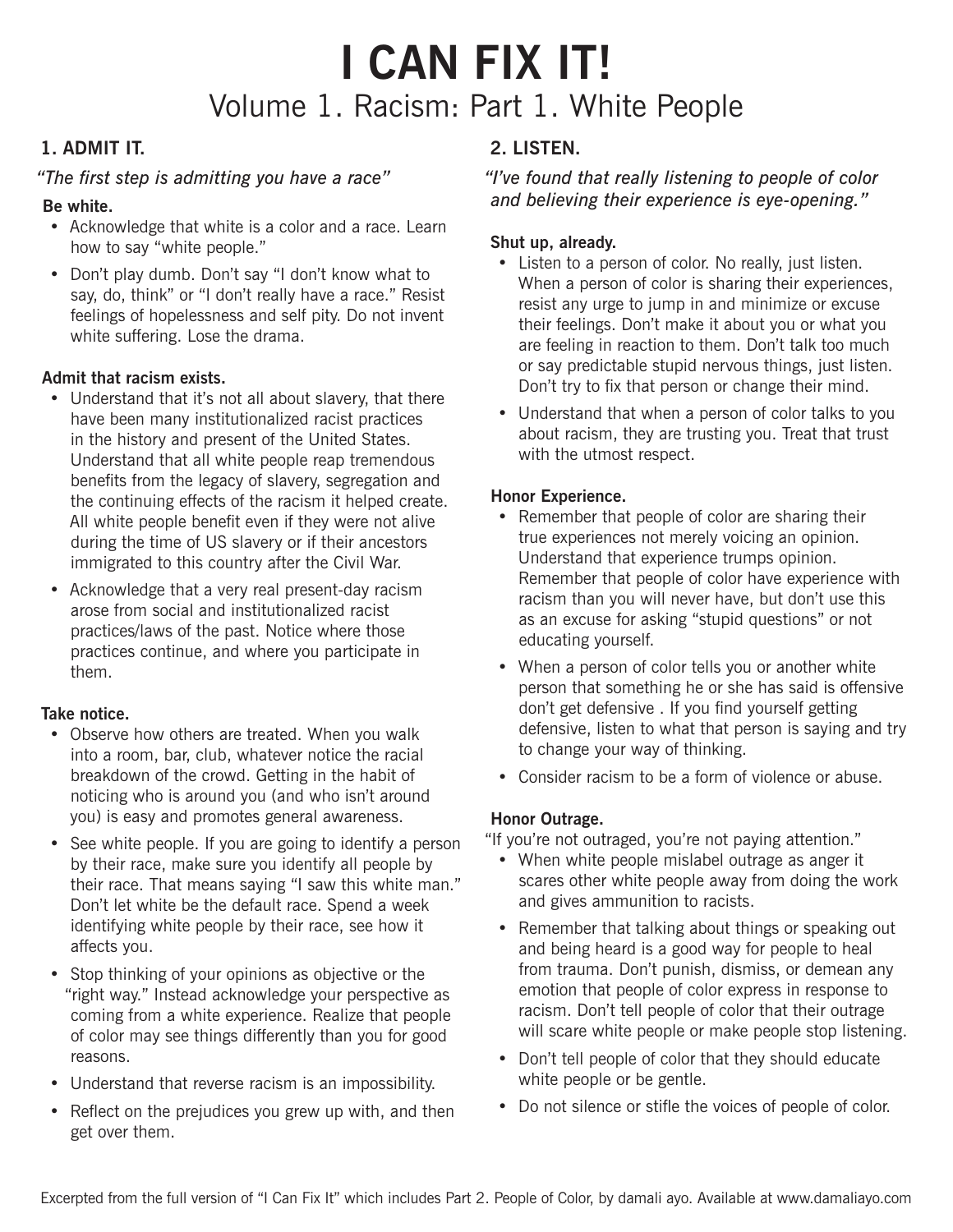#### **Don't impose.**

- Think about what you say to people before you say it.
- Don't impose your views on people of color.
- Don't blame people of color for racism.
- Let people of color choose what they want to talk about. Don't make every conversation with a person of color all about what you want to share or what you want to learn about. Don't bring up racism just because you are talking to a person of color.
- If you do have a racial consciousness, don't be selfrighteous about it. Don't brag. Seek to always deepen your understanding instead of striving to get to a "finished" place.

# **3. EDUCATE YOURSELF.**

#### *"Seriously. Read a book or get on the net."*

#### **Plan it out.**

- Make a list of questions you have about other races/ cultural groups. Find the answers to your questions without asking any people of color to help you.
- Realize that for the most part white people don't have to care about or think about what it's like to be a person of color. Take 5 minutes to consider what it's like to be non-white, for 5 minutes choose to care about it. Read 5 novels by people of color. Go to 5 films which are made by people of color. Buy a magazine oriented toward people who are not white. What's it like to look through a magazine where 80% or more of the people are of color? How does the content differ—if at all? Genuinely explore a piece of artwork by a person of color.

#### **Do it right.**

- Fight the urge to immediately tell a person of color that you have done the above, that's just weird.
- Learn about people of color because they are part of your country and society, not because they are "exotic." Do not view people of color as "different" as if white people are the "norm." Actively work against institutionalizing whiteness as the norm. Do not refer to people of color as "diverse peoples," this is racist and grammatically incorrect.
- Study the differences between racism, prejudice and discrimination.
- Educate yourself about the history of race and racism in the United States. Learn about the economic basis and effects of racism, and the institutional powers that perpetuate racism. Actively seek out the perspectives and insights of those who are doing "the

heavy lifting" with regards to fighting (eliminating) racism. Find scholars who work on this subject instead of turning your friends of color or strangers of color into your personal educational system. If you have questions after you've done some reading, read more.

#### **A new method.**

- Stop allowing yourself to be brainwashed into believing stereotypes. Acknowledge and examine our society's stereotypes about people of color. Assume you've been influenced by them. What are they? Make a list. Know what you are working to change.
- Don't assume that everyone is either a person of color or a white person.
- Change your thinking. Turn things around. Instead of asking why all the kids of color are sitting together in the lunchroom, ask why all of the white kids are sitting together. Instead of asking why something is all black, ask why something is all white. Instead of wondering why no people of color attend an event or join a group, ask why the group only attracts white people.
- Stop asking people of color about their hair. Realize this is a larger metaphor for treating people with respect and learning on your own. Don't use your learning process as an excuse for rude behavior.
- Deepen your understanding by using the pyramid of culture. At the top, is surface stuff like dance, food, dress, etc. At the bottom are all the deeper issues such as cultural history. Many persons not of that culture only get involved at the top.
- Teach your children, and allow them to teach you. Be willing to be uncomfortable. Allow your brain to hurt. Understand that race and racism presents complexities and contradictions. Do not try to reduce or simplify.

#### **Suggested reading**

- *Teaching Learning Anti-Racism* by Louise Derman Sparks and Carol Phillips
- *What if All the Children are White* by Sonia Nieto, Antonia Darder, Vivian Paley
- *White Awareness* by Judy Katz
- *Why are all the Black Kids Sitting Together in the Cafeteria?* by Beverly Tatum
- *Uprooting Racism* by Paul Kivel
- *White Lies* by Maurice Berger
- *White Like Me* by Tim Wise
- *How to Rent a Negro* by damali ayo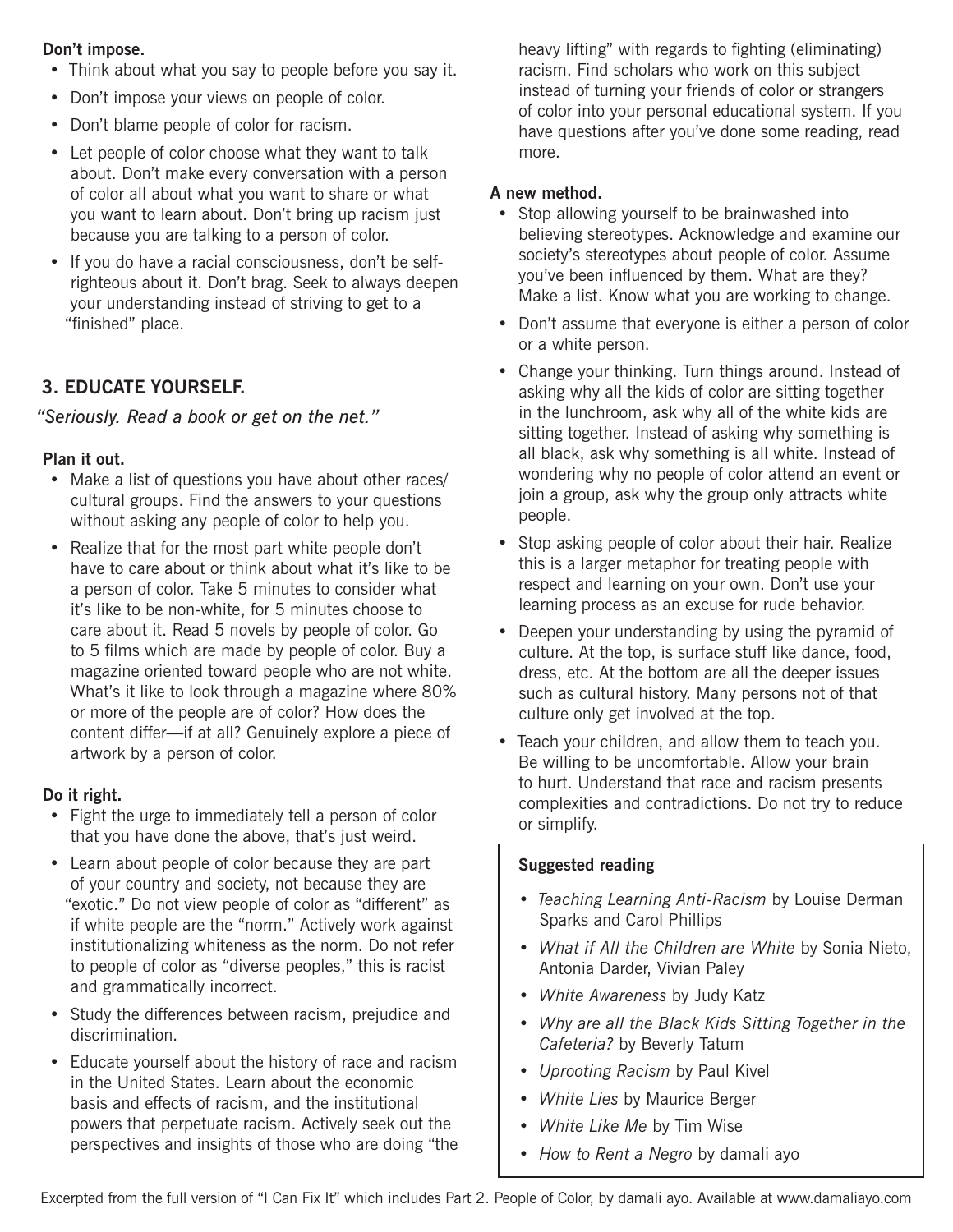# **4. BROADEN YOUR EXPERIENCE.**

*"Caution: Please don't do this until you've successfully completed steps 1–3."*

#### **The obvious and the simple.**

- Learn about other cultures, not by asking questions but by spending time with people (without interrogating them).
- Hold a door for, or do some other small un-returnable kindness for a person of color. Smile at someone who is not white. Stop expecting things in return.

#### **Get out there.**

- Put yourself into environments predominantly attended by people of color, where you are likely to get to know more people of color. Whether it's a professional organization, local political/cultural event, a community group or church, a friend's birthday party, an art event, whatever. Go alone. Don't bring your comforting posse, or some friend to share or analyze your exotic experience with. Do not treat this as an exotic experience. See it as living in the real world instead of the limited world you now live in. Observe without photos mental or actual. Don't act like a tourist. Don't stay till it is cleanup time. Don't take more than you give.
- Donate and volunteer with racial justice groups that will put you in situations where you are the racial minority. Don't then brag about this experience and say you know what it's like to be "a minority" or a person of color. Never use the phrase "reverse racism" since there is no such thing.
- Make a commitment to participate in and develop an in-depth appreciation of an activity that helps you to shift your awareness into cultures of color from a mind-body perspective (music, food, dance, language, philosophy). Engage in something that helps you to develop a new vocabulary with which to relate to people.

#### **Make new friends.**

- Diversify your circle of friends. Reach out further than you have before. It's much easier to make friends with people when you approach them from an already educated point of view. Remember that people of color have a shared historical experience and that we are also each individuals. Make it a point to cultivate friends from a range of backgrounds. Stereotypes become popular when we don't get to know people as individuals. Don't get lazy or give up. It takes time to get to know people.
- Befriend a person of color. No really, but not in that token, "Lets have lunch" way, but in that, "I know your birthday and know what you actually want for your birthday" way. Eat together, laugh together, cry together, dance together, love each other. Build the kind of friendship in that, "5 years from now, when you (or I) screw up a relationship, you (or I) can crash on the couch for a month" way. Expect nothing in return, not because they are a person of color, but because they are human, and it might just not work out.

#### **Raise smart kids.**

• Stop passing down racist prejudices to your children. Expose them to differences early on. Actively encourage your children and all children to develop relationships with people of color, both adults and children. Create opportunities for them to play and socialize in racially integrated environments. Break down segregation by going the extra step of providing rides for play/study dates to and from their friends' homes.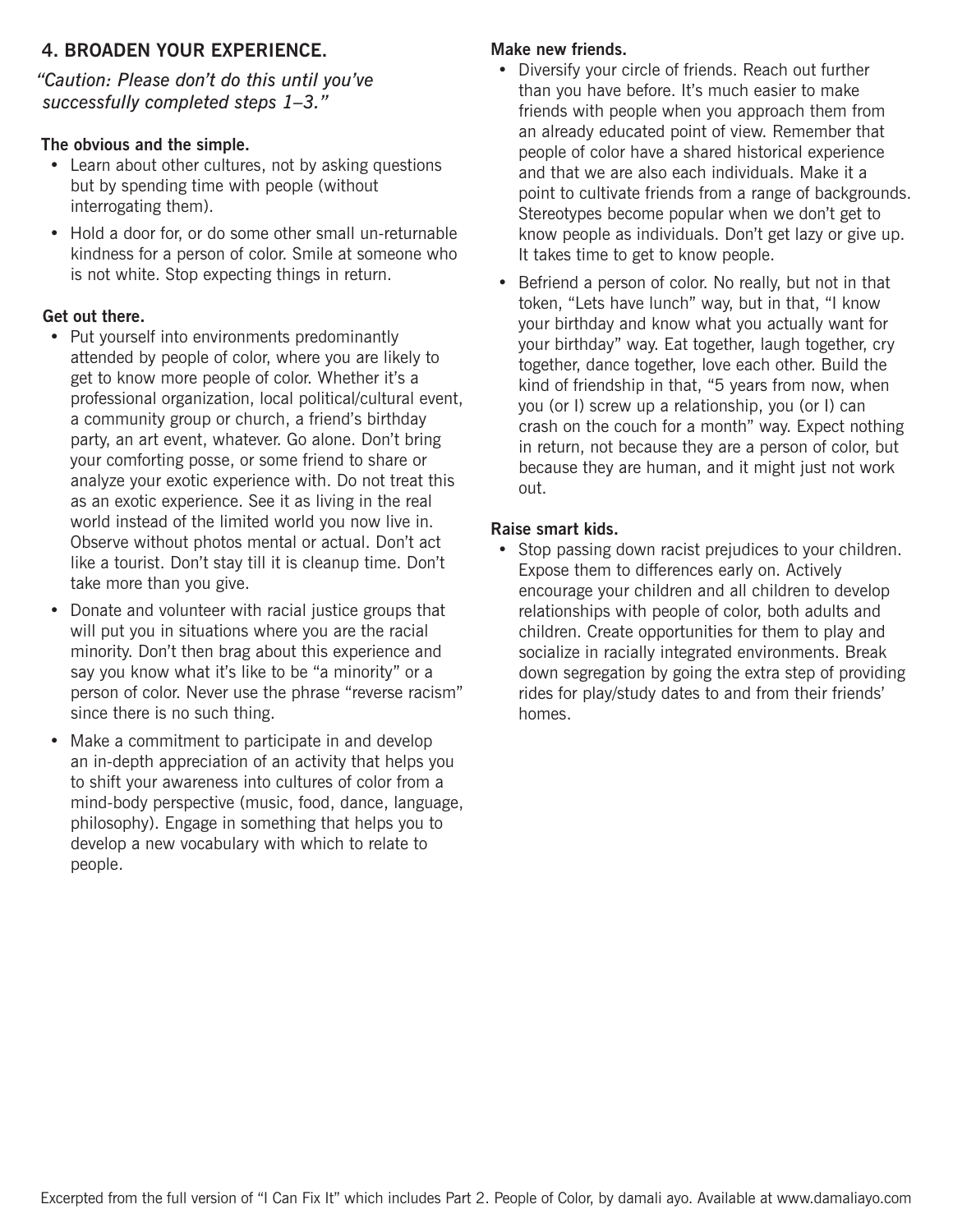# **5. TAKE ACTION.**

#### *"Now where do I put my foot after I've taken it out of my mouth?"*

Don't just talk about it. Be about it. Make an action plan. Include the following:

#### **Consider racism your problem to solve.**

- *Always* confront racism, ignorance and inappropriate behavior/language when you see, hear, read, or experience it. If someone says something racist don't laugh awkwardly or ignore it. Use the power of your voice. Interrupt/address racism no matter how uncomfortable it makes you, no matter who you are required to confront. Do not make exceptions for your family, your friends, or in the workplace because you fear the consequences.
- When speaking out against racism, be gentle but firm. Practice civility but also directness. Set that person straight. White people are more likely to listen to you than to the person that they are offending. Leave the over-niceness at home. Being overly-nice only makes a safe atmosphere for racism and an unsafe atmosphere for others (particularly people of color) to confront it head on.
- Challenge white people to talk about racism. Learning "what not to say" is not the point. Understanding how racism works and how it can be dismantled is the point. Help fellow white people to learn not just react.

# Be a visible person in the fight against racism.

In the media:

• When a racist incident occurs in the public eye, write a letter to the editor of your local paper condemning the behavior. Identify yourself as a white person in your letter.

#### At work:

• Whatever your place of profession, eliminate institutionalized practices that are discriminatory towards people of color or rewarding white privilege. Hire, retain, and promote people of color. Maintain a wide range of employees.

In the community:

• Become involved in an organization that is involved with communities of color, like a church, a school, a non- profit, a business or a reading group. Make your involvement more than financial. Involve your time, energy, participation and emotional connection. Stay committed to this organization for at least three years.

With your kids:

• Since people often live in mostly segregated parts of any city/town, send your kids to public schools if you live in a city, and demand that students of color are recruited into the advanced/honors/AP classes. Integrate the books and toys in your children's school, and at home. Demand teachers of color for the sake of your kids not just for the kids of color. Promote that a racially integrated educational environment is the best for white kids as well as for kids of color. Fight for equal education for kids of all races. Expose movements that subtly privilege white children over children of color.

### **ABOUT DAMALI AYO**

Artist and author damali ayo first reached wide-ranging audiences with her satirical Web site "rent-a-negro.com." The Web site expertly entices viewers into a service that allows them to rent a pleasing and friendly African American for social and business occasions. The project is a cunning exploration of race relations and the commodification of racial difference. ayo's book, *How to Rent a Negro* expands this much needed dialogue on race. The book is acclaimed as "one of the most trenchant and amusing commentaries on contemporary race relations."

damali's work has been featured in *Harpers Magazine, The Nation, The Wall Street Journal, The Chicago Tribune, The Washington Post,* The Independent UK, Radio Populare Italy, The Tavis Smiley Radio Show, Public Radio International, The O'Reilly Factor, ABCNews.com, MSNBC.com Nerve.com, and Salon.com. damali ayo won a national federation of community broadcasters 2005 silver reel award for arts features and reporting.

To bring damali ayo to speak to your school, company or organization email info@damaliayo.com or call Jodi Solomon Speakers Bureau at 617-266-3450.